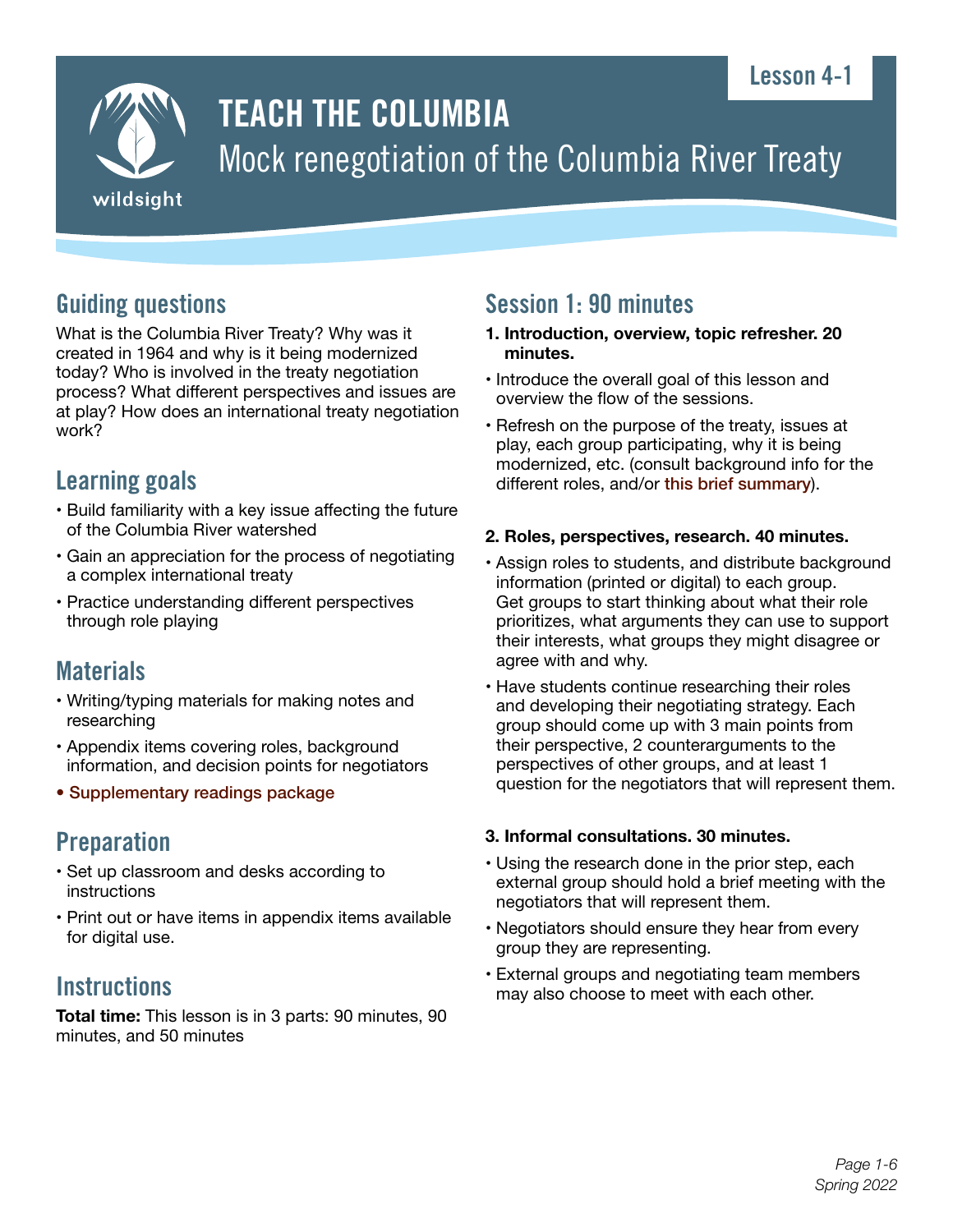# Session 2: 90 mins

## **1. Preparation. 10 minutes.**

- Explain the flow of the debate and set up the classroom appropriately. Arrange desks into an open horseshoe with moderators at one end, negotiators at the other, and the external groups from Canada and the U.S. facing each other along the long ends.
- Groups ask any last minute questions and finalize main points.

## **2. Formal consultation. 15 minutes**

• Each external group makes a 2 minute public speech to negotiators (with the rest of the groups listening in the audience).

# **3. Negotiation prep. 15 minutes.**

- Canadian and U.S negotiating teams get together separately to discuss their negotiating plans.
- External groups talk amongst themselves about what they think will happen.

## **4. Negotiations. 30 minutes.**

- Opening remarks: 2 minutes for each side (5 minutes total)
- Negotiators have 3-4 minutes per decision point to come to a consensus (20 minutes total).
- 5 minute summary of results.

## **5. Responses to negotiations. 20 minutes.**

- Was each group satisfied with the results or not? Did everyone feel "heard" by the negotiators? Each group should weigh in.
- Group discussion: How easy or hard was it to come to a consensus on each topic?

# Session 3: 50 minutes

## **1. Debrief as a class. 25 minutes.**

- What does it feel like to be involved in a negotiation?
- What are the differences between our simulation and the real process? (See post-negotiation debrief prompt in the Appendix)
- Why is the CRT modernization important?
- How can we as citizens have a voice in the negotiations?

### **2. In-class opinion response. 25 minutes.**

• Opinion writing piece. Each student writes or types a one page response reflecting on their experience, opinion, and any other thoughts surrounding the negotiating process and the issues at hand. Consider overlapping or complementing this with TTC lesson 4-3 (Citizen Engagement) in which students actually send an email or letter to government officials.

# Curriculum links:

[Science 9](https://curriculum.gov.bc.ca/curriculum/science/9) [Social studies 10](https://curriculum.gov.bc.ca/curriculum/social-studies/10/) [Social studies 11](https://curriculum.gov.bc.ca/curriculum/social-studies/11/explorations-in-social-studies) [Human Geography 12](https://curriculum.gov.bc.ca/curriculum/social-studies/12/bc-first-peoples) [Physical Geography 12](https://curriculum.gov.bc.ca/curriculum/social-studies/12/physical-geography) [Earth Science 11](https://curriculum.gov.bc.ca/curriculum/science/11/earth-sciences) [Environmental Science 11](https://curriculum.gov.bc.ca/curriculum/science/11/environmental-science)

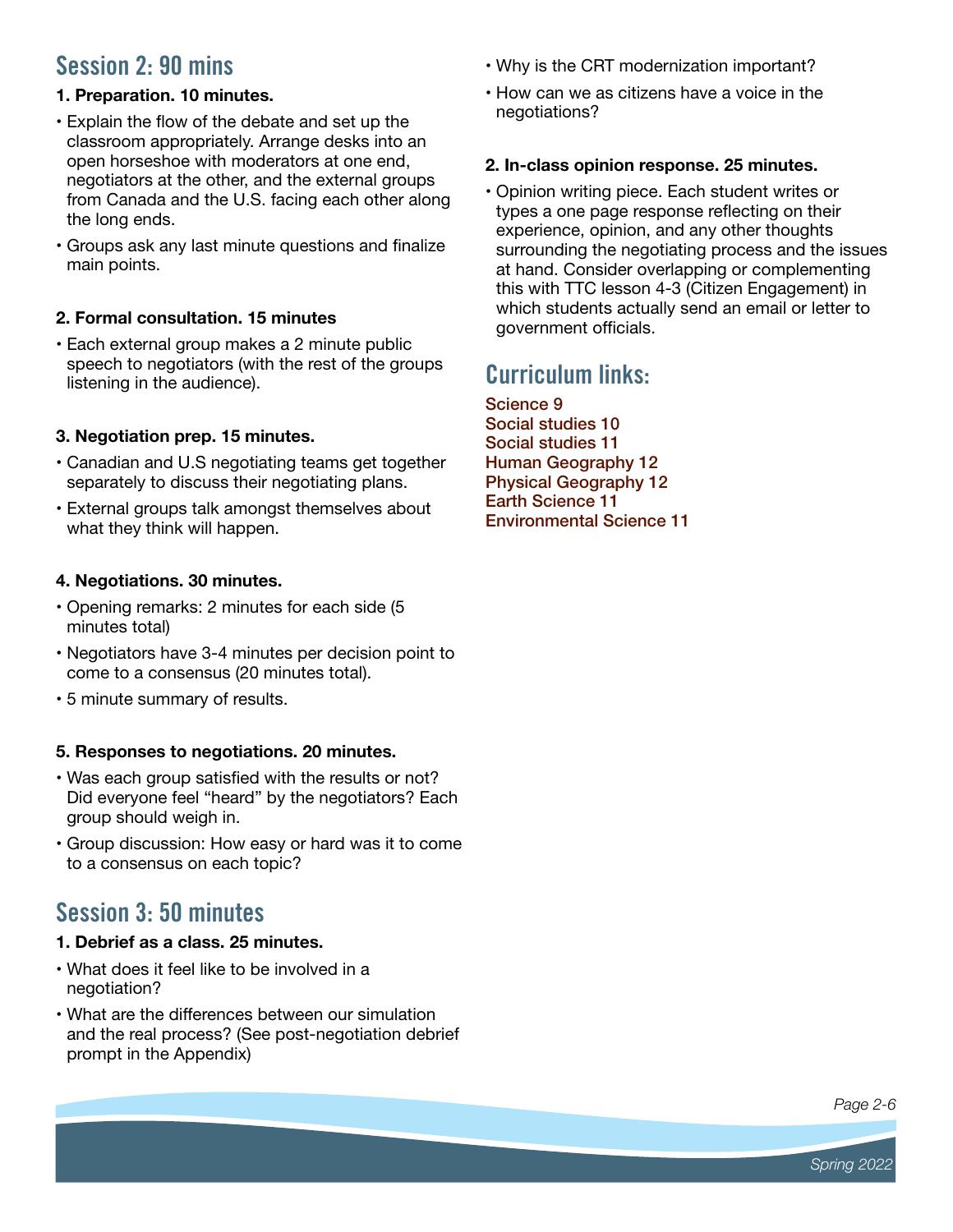# Appendix:

### **1. Negotiator and moderator Roles (responsible for making final decisions):**

- US negotiating team (representing the US State Department, Bonneville Power Administration, US Army Corps of Engineers, Department of the Interior, and National Oceanic and Atmospheric Administration) - 2 students
- Federal and provincial members of the Canadian negotiating team (representing Global Affairs Canada, Environment and Climate Change Canada, the B.C. Provincial Government, and BC Hydro) - 2 students
- Indigenous nation members of the Canadian negotiating team (Ktunaxa, Secwepemc, and Syilx Okanagan Nations) - 2 students
- OPTIONAL: Debate moderators (ensure that the debate stays on task and on time, help other groups with their research and preparation) - 2 students

### **2. External groups that are not directly involved in the negotiation (make their cases and debate, but do not get to make final decisions):**

- 15 Tribes from the American Side of the Basin (representing the Burns Paitue, Coeur d'Alene, Confederated Salish and Kootenai, Yakama, Colville, Umatilla, Warm Springs, Cowlitz, Fort McDermitt Paiute Shoshone, Kalispel, Kootenai, Nez Perce, Shoshone Paite, Shoshone-Bannock, and Spokane tribes) - 2 students
- Upper Columbia Basin Environmental Collaborative (Canada) 2 students
- Columbia River Treaty Local Governments Committee (Canada) 2 students
- "Power Group" of American Utilities (US) 2 students
- US NGO Columbia River Treaty Caucus (US) 2 students

### **3. Simplified decision points: Negotiators must agree on (and other groups may offer input on) answers to the following four questions:**

### *A. How much water storage will be provided by Canada in a modernized Treaty? How much will the US have to pay for flood protection from this storage?*

Water storage by Canada simultaneously protects the U.S. from floods and helps maximize their hydropower generation.

Generally speaking, this is a tradeoff between the ecosystem interests of the upper watershed and the economic interests of the lower watershed because the more relaxed the control of river flows is, the more operating flexibility there is to manage river flows and reservoir levels to benefit ecosystems and fish populations in both the upstream and downstream portions of the watershed. This also affects other industries such as industrial barge transportation and irrigated agriculture, which rely on dependable river flows and cheap electricity.

However, it's important to note that ecosystems in the upper and lower watersheds will not necessarily benefit from the same things. For example, if Canada provides less flood water storage to the US under the treaty, that could actually harm lower watershed ecosystems if the US responds by increasing flood control operations at its own dams (as opposed to reducing flood control needs by reducing development in low lying areas and restoring floodplain ecosystems like wetlands).

The existing Columbia River Treaty requires that Canada provide 15.5 million acre-feet of water storage to serve US purposes: 7 million acre-feet at Mica Dam (this dam actually holds another 5 million acre-feet of storage that is used for purposes outside the treaty, giving it 12 million acre-feet of total storage capacity), 7.1 million acre-feet at Keenleyside and 1.4 million acre-feet at Duncan. For flood control enabled by this water storage (not counting power generation), the US pre-paid CAD\$64.4 million (in 1964 dollars) for the first 60 years. With inflation, this amount would be worth nearly \$550 million today, which works out to an approximate average cost of \$592,000 per million acre-feet per year.

*Page 3-6*

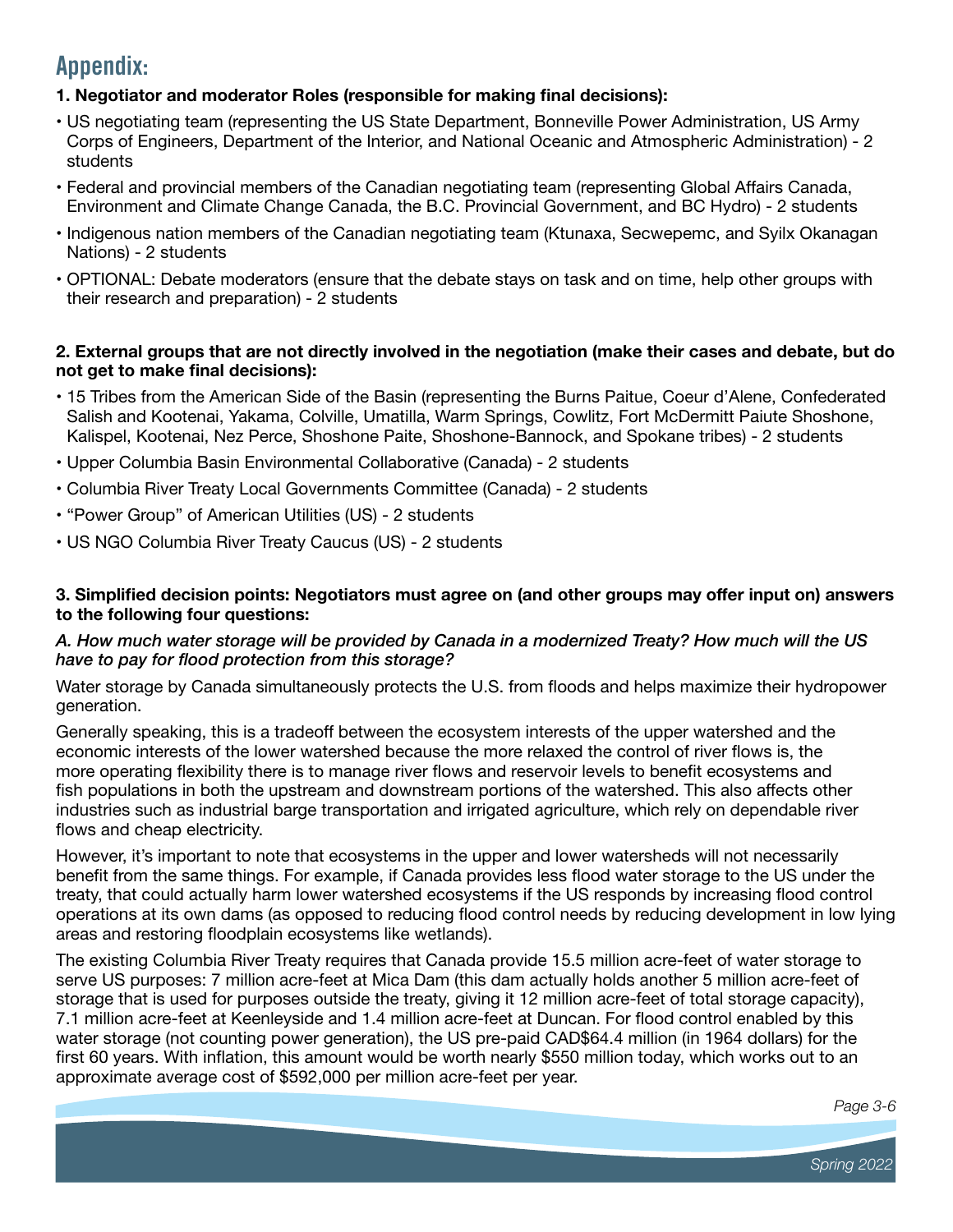The easiest way for Canada to benefit domestic ecosystem interests by providing less flood control to the US would be for it to change the operations of Hugh Keenleyside Dam (7.1 million acre-feet). It is less clear how Canada could do this through the operations of Mica or Duncan dams without reducing its own domestic power production.

#### *Decision parameters:*

Negotiators must decide how much water storage Canada will provide to the US going forward (out of the maximum 15.5 million acre feet currently provided). They must also decide what the value of flood protection enabled by this storage will be going forward (i.e. \$ per million acre-feet per year).

### *B. How much will the US need to pay Canada each year for downstream benefits related to power production (the "Canadian Entitlement") or other non-power values?*

This has been one of the most contentious negotiating points.

By controlling the flow of the Columbia River as it leaves Canadian reservoirs and flows into the US, Canada increases the ability of the US to maximize power production at its own dams. This benefit is layered on top of the flood risk protection that this same flow management provides (described in Decision Point 1).

Under the current treaty, the US is required to give Canada half of the total extra power that the US could generate as a result of Canadian flow management. This power is known as the "Canadian Entitlement." In reality, the amount that they could generate is not the same as what they actually generate because US dam operations are also influenced by other domestic interests (that are beyond the scope of the treaty). 72.5% of the entitlement is paid by the US federal government while the remaining 27.5% is paid by utilities represented by the US Power Group.

Canada states that the Canadian Entitlement does not account for the full suite of benefits the US receives. In contrast, the US (especially the Power Group) claims that it has been overpaying for a long time. Each country supports its logic with different proposals for how the appropriate sharing of benefits through the Canadian Entitlement should be calculated. It's important to note that the Canadian Entitlement is actually not paid in money but rather in electricity which is sold to BC Hydro or into the U.S. energy market. Recently, the value of the Entitlement has been approximately CAD\$120-150 million per year.

There is also tension between this interest and efforts to prioritize ecosystems because more ecologically friendly river flows tend to mean reduced ability to maximize hydropower generation. And the US utilities are insistent that their costs must come down. They are primarily focused on achieving these cost reductions by reducing the size of the Canadian Entitlement. However, environmental measures which increase the cost of dam operations or require them to spend some of their revenue on restoration projects are not welcome for this group.

Earnings from sales of the Entitlement (which, remember, is actually delivered in the form of electricity) is deposited in British Columbia's general revenue account and helps pay for its operations and services across the entire province. As a result, Canada is interested in preserving the value of this benefit, though may be willing to accept reduced compensation for downstream power benefits if other kinds of downstream benefits (primarily flood control but also including irrigation, navigation, recreation, and more) are compensated fairly in its view.

This is connected to the first decision point, because more water storage provided by Canada makes the Canadian Entitlement more valuable by making it possible for the U.S. to generate more electricity at its downstream dams.

### *Decision parameters:*

Negotiators must decide on an "average value" per year for the Canadian Entitlement going forward. Negotiators can also choose to agree on compensation for downstream benefits other than power production and flood control like irrigation, navigation, recreation, and others.

*Page 4-6*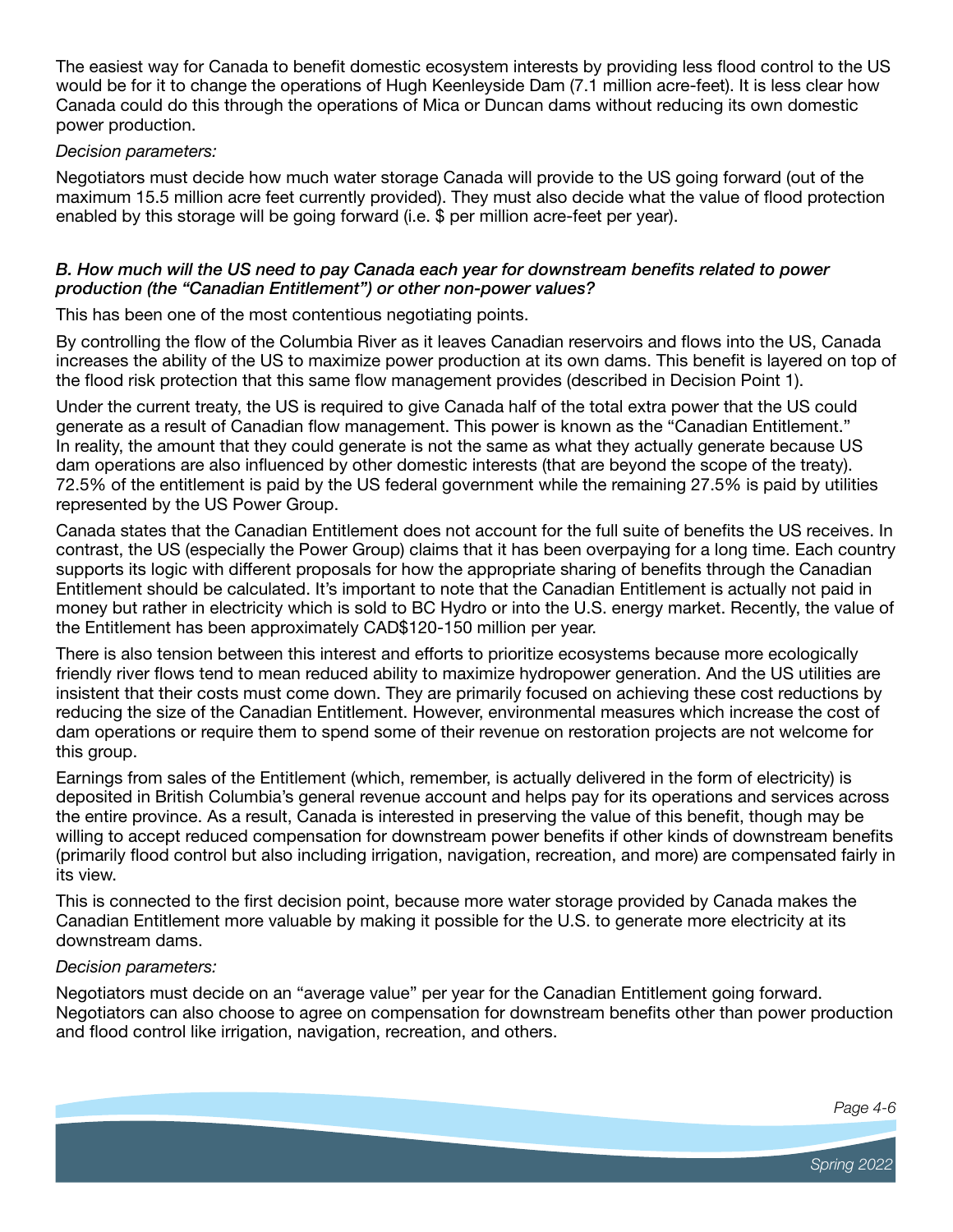### *C. What percentage of the economic benefits from hydropower production, flood control, and other river uses (described above) is each country willing to use for improving ecosystem function? Will some of this help pay for restoring salmon runs?*

Tribes, Indigenous nations, and environmental groups on both sides of the border are strongly motivated to ensure that the modernized CRT elevates ecosystem health to a co-equal purpose of the treaty alongside hydropower generation and flood control.

Additionally, tribes and Indigenous nations are deeply committed to restoring salmon to blocked areas for cultural, ecological, and economic reasons. Generally speaking, environmental groups and BC's CRT Local Governments Committee are supportive of this as well, as long as it is consistent with other ecosystem health objectives and is determined to be feasible.

US utilities' Power Group are skeptical of all these proposals, as they worry it may increase their costs or constrain the flexibility of their dam operations. While the US negotiating team has vaguely expressed support for improving ecosystem values with the modernized treaty, it has not committed to doing so in a specific or concrete way. Some members of the US negotiating team (e.g. Bonneville Power Administration, US Army Corps of Engineers) also share the interests of the Power Group, as they also operate dams for power production.

The federal and provincial members of the Canaidan negotiating team have made stronger commitments to prioritizing ecosystem health in the modernized treaty (including salmon reintroduction) and are actively collaborating with Indigenous nations and others to study how this could be done.

It is not known how much it would cost to restore salmon to the upper watershed because necessary research has not yet been completed. However, preliminary research has required millions of dollars and it is safe to estimate that the full restoration project would require tens or hundreds of millions of dollars to complete.

One important consideration  $-$  with or without salmon restoration  $-$  is that money will not be enough to meaningfully improve ecosystem health if it is not accompanied by a shift in the control of river flows! So, if environmental interests are able to secure financial commitments but are not able to convince the negotiating teams to change river flows under the treaty, this money may have limited impact.

### *Decision parameters:*

Negotiators must decide on a percentage of the overall economic value of the Treaty that each country will put toward prioritizing ecosystem function in the new treaty. Negotiators must decide whether or not any of this funding will support salmon reintroduction, alongside other ecosystem health initiatives.

### *D. How long will the new treaty be in place for?*

The current treaty has no expiration date. However, either country can terminate it with 10 years notice. Some portions of the treaty will automatically change in 2024 (60 years after ratification) while others will continue as long as the treaty remains in force. In consideration of climate change, some have argued for either a more temporary agreement this time or a built in mechanism for adapting to changing circumstances. In contrast, others have argued for a long treaty term which would provide more long term certainty from a policy and politics standpoint.

#### *Decision parameters:*

Negotiators must decide how long the new treaty terms will be in place for. Negotiators may also choose to include periodic "revision sessions" within this time period which would allow Canada and the US to respond to changing circumstances, but should recognize that negotiations are very costly, time consuming, and can be risky if agreements are not reached.

*Page 5-6*